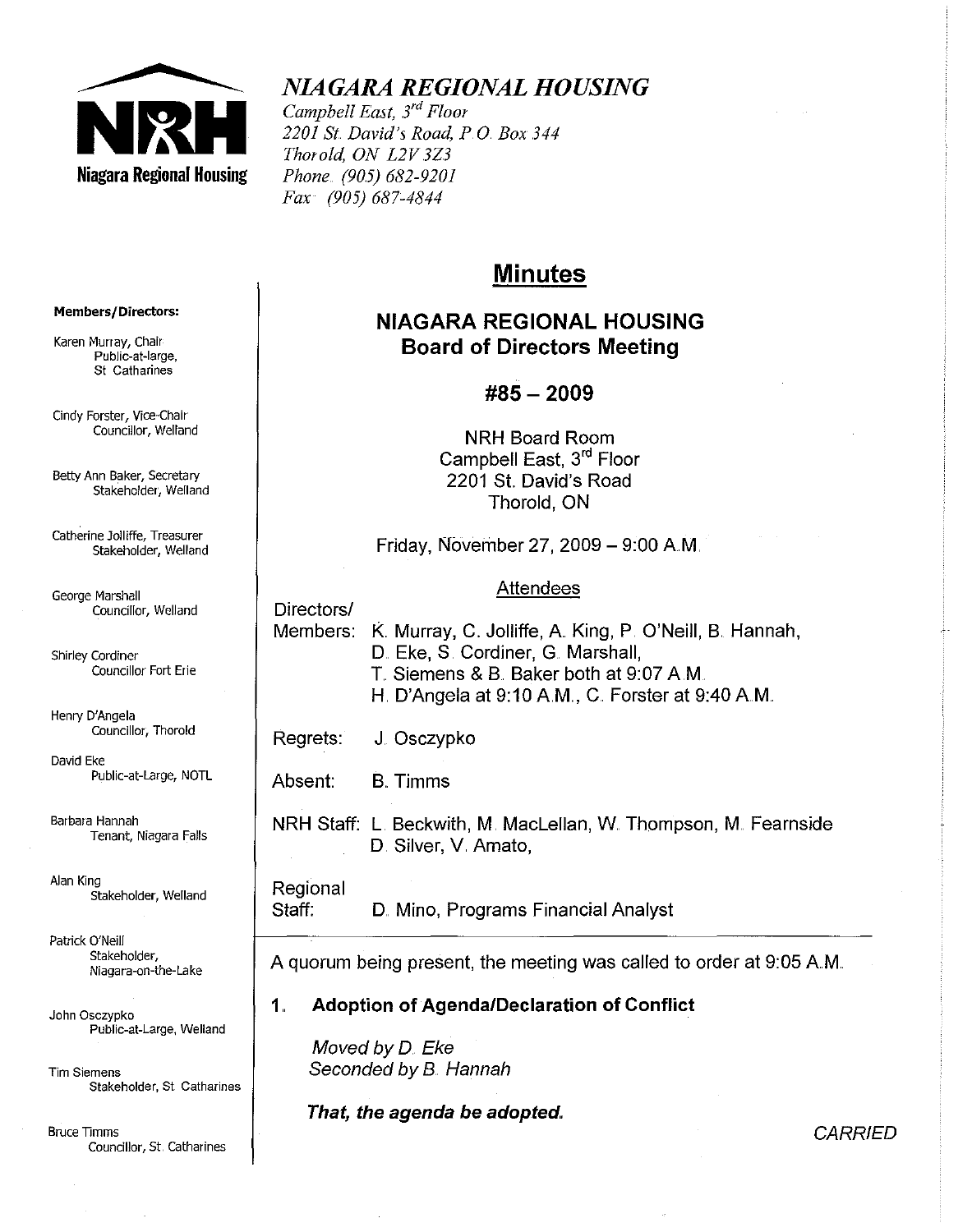J. Osczypko declared a conflict by email with item 4.1. Bellevue Street, Niagara Falls.

#### 2" Approval of October 30, 2009 Minutes

Delete B. Timms from attendees.

Moved by A. King Seconded by P. O'Neill

That, the amended minutes of the October 30, 2009 meeting be adopted.

#### **CARRIED**

#### 2.1. Business Arising

There was no business arising.

3. Closed Session - 9:07 A.M. - T. Siemens & B. Baker joined the meeting. M. Fearnside, L. Beckwith and V. Amato were the only staff present. H. D'Angela joined the meeting at 9:10 AM.

Moved by P. O'Neill Seconded by G. Marshall

That the meeting move into closed session to consider information of a confidential nature relating to:

- *1,.* litigation or potential litigation, including matters before administrative tribunals, affecting the municipality or local board regarding Housing Provider Fire Damage; and,
- 2. labour relations or employee negotiations regarding Proposed Changes to Board Appointment Process; and,
- 3. labour relations or employee negotiations regarding Position Substitution

**CARRIED** 

M. Fearnside left the meeting.

3.2. Proposed Changes to Board Appointment Process - Confidential IC 09-85-3.2. C. Forster joined the meeting at 9:40 A.M.

Staff was directed to:

- 1) request M.. Kyne to draft a motion on the disposition of property
- 2) track all NRH staff time and expenditures spent on the Efficiency Review including meetings and the development of Business Cases; and
- 3) advise Legal that they will be asked to document time
- 4) include comparisons to other municipalities

#### Action by: L. Beckwith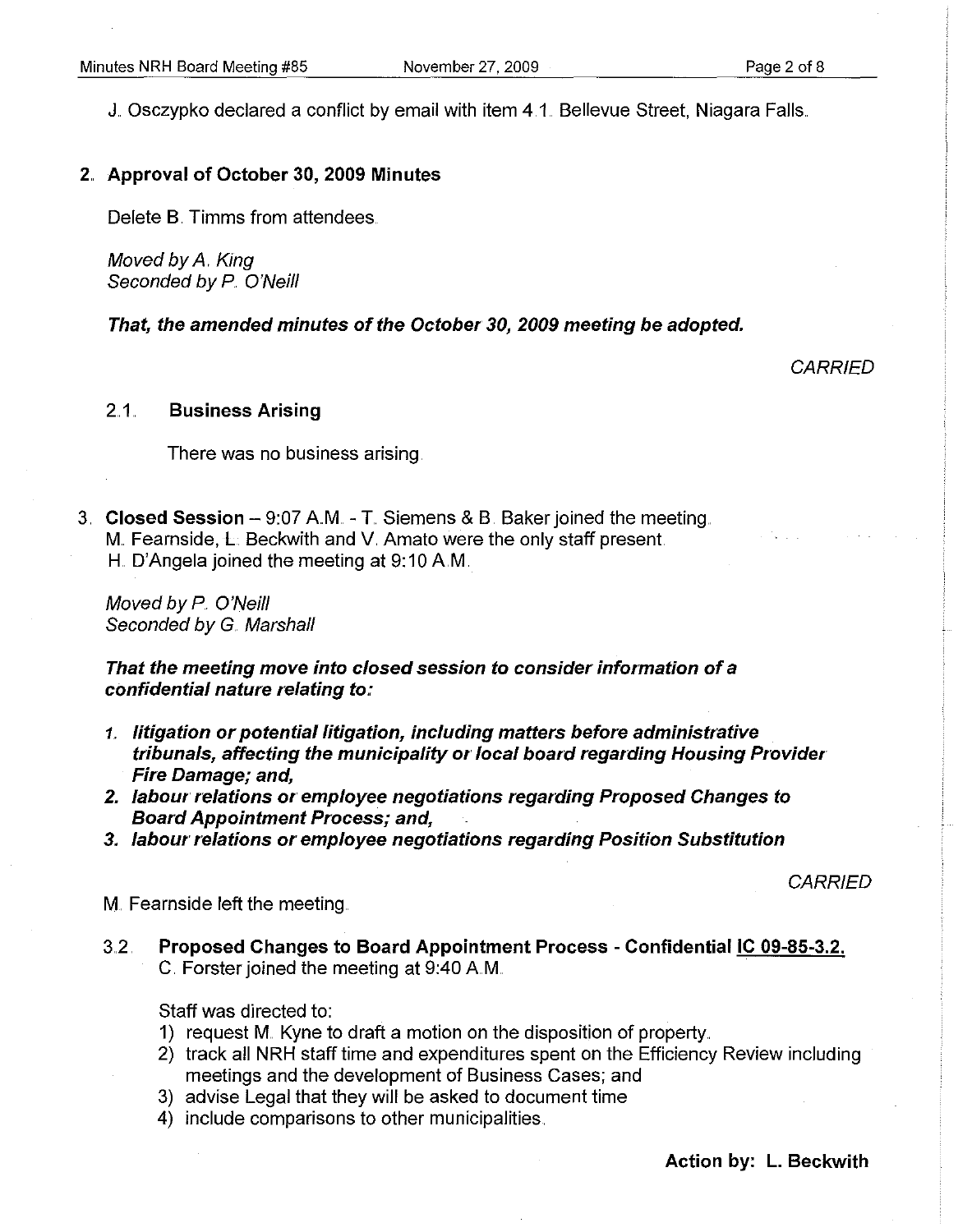#### 3.3. Position Substitution - ConfidentiallC 09-85-3.3. M. Maclellan joined the meeting.

Moved by T. Siemens Seconded by B. Hannah

That confidential report IC 09-85-3.3, November 27, 2009 respecting Position Substitution be received and the recommendations contained therein approved.

**CARRIED** 

10:16AM. Moved by P. O'Neill Seconded by T. Siemens

That the Board with rise report.

**CARRIED** 

#### 4. New Business

Balance of senior staff joined the meeting ..

### 4.1. Bellevue St., Niagara Falls - 09-85-4.1.

Email to the Board from J.. Osczypko as Executive Director of Gateway Residential & Community Support Services of Niagara Inc. requesting letter of support was discussed. Gateway would like to create more affordable housing for their mental health consumers in partnership with the Niagara Catholic District School Board. A house will be donated to Gateway, with students providing labour for renovations. However, the Board of Gateway will only move forward with this project if they own the land, which was previously approved for transfer to NRH for the same purpose, by the Niagara Falls City Council.

Moved by B. Hannah Seconded by A. King

That the Board of Directors confirm with Niagara Region and Niagara Falls City Council that NRH has no interest in the land; and

That the Board Chair forwards a letter to Niagara Falls City Council in support of transferring the land to Gateway Residential and Community Support Services.

**CARRIED** 

Action by: L. Beckwith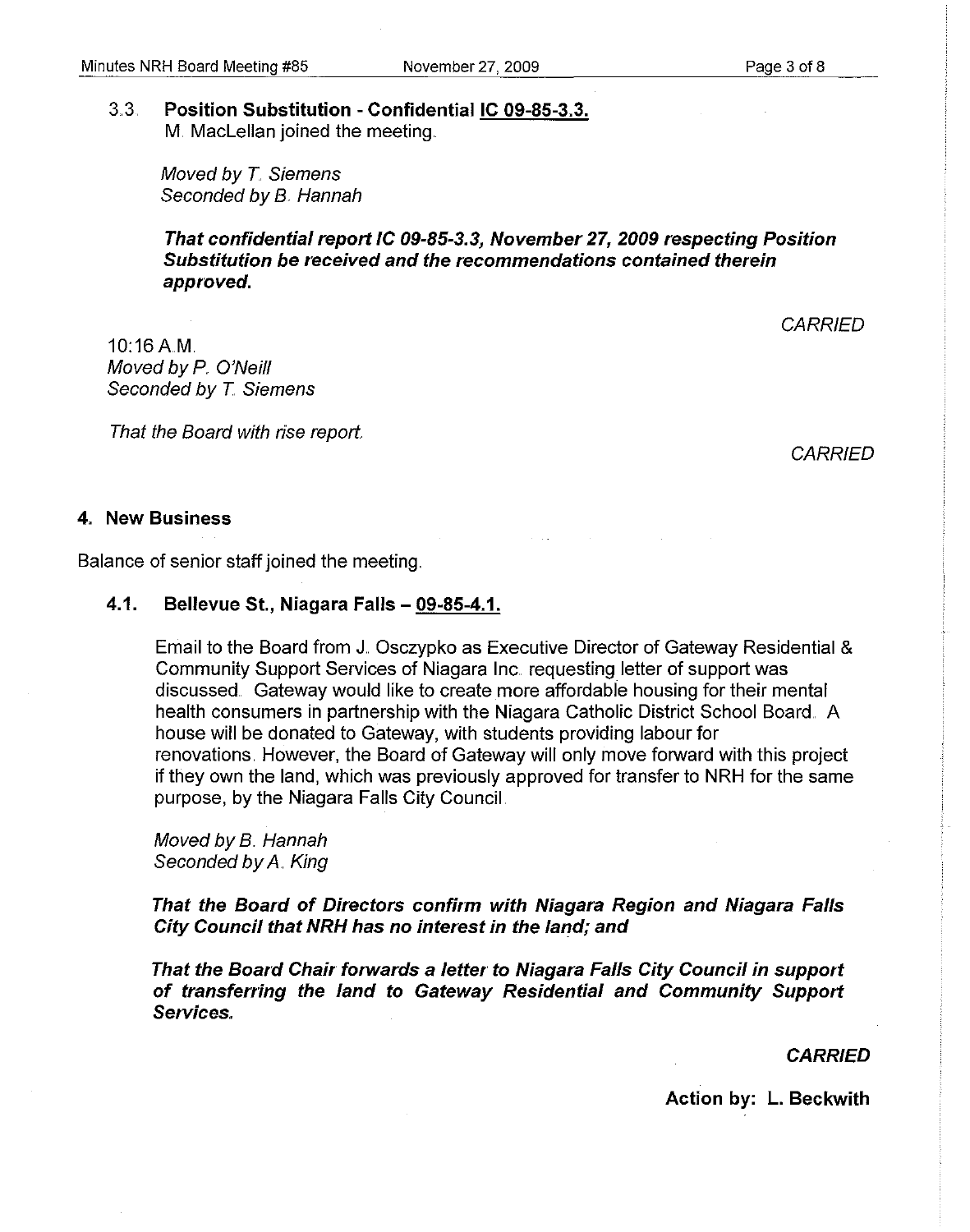### 4.2. Policy E13 Public Notification of Board Meetings - Report 09-85-4.2.

Staff reviewed possible options for public notification of Board meetings. Attention was drawn to item 09-85-84 re: placement of Niagara Regional Housing Board Minutes on the Public Health and Social Services (PHSS) Committee public meeting agenda for information purposes ..

Moved by A. King Seconded by D. Eke

 $\sim 10^{-10}$  k

- 1. That the current practice of posting the Board meeting time and dates on the NRH website continue; and,
- *2.* That the NRH Board meeting minutes be added to the NRH website; and,
- *3.* That date, time and location of NRH Board meetings be placed in the Housing Herald and Housing Provider News; and,
- 4. That approved minutes of the NRH Board meetings be forwarded to Niagara Region's Public Health and Social Services (PHSS) Committee for information..

**CARRIED** 

Action by: W. Thompson

Staff was directed to forward letter to K. Bain, Regional Clerk advising that minutes of NRH Board meetings will be provided for information.

Action by: L. Beckwith

### 4.3" Ontario Long Term Affordable Housing Strategy Draft Response to the Ministry of Muncipal Affairs and Housing  $-$  09-85-4.3.

The NRH response to Ontario's Long Term Affordable Housing Strategy has been revised based on additional input from stakeholders since the Board packages were sent out. Revised copies were distributed.

The Resource Unit Manager reviewed the information gathering methods, the three key findings as well as the answers to the Province's questions This report will be presented to the PHSS Committee and Council prior to being sent to the MMAH ..

Moved by P O'Neill Seconded by G. Marshall

That Niagara Regional Housing Board of Directors approves the revised Ontario Long Term Affordable Housing Strategy Response

**CARRIED**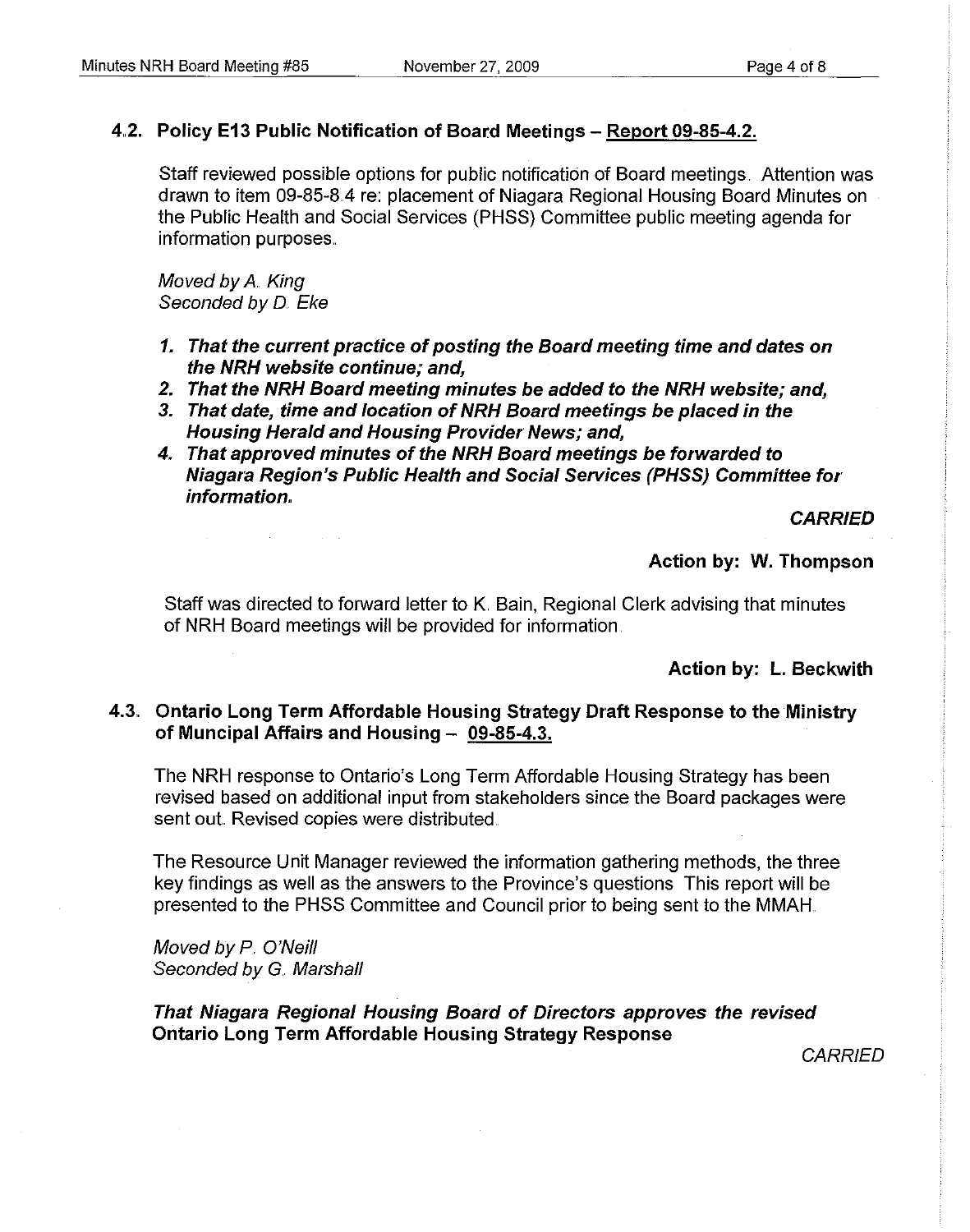## 44 **Update on Housing Provider Issues** (verbal)

The Manager of Housing Programs advised that the Semi-Annual Status Report on Housing Provider Operational Reviews gives a high level account of Housing Providers experiencing difficulties. While NRH does not own or operate Housing

Provider (HP) communities, there is potential for NRH to be approached in the event that a housing provider community is unable to meet their legislative obligations.

The Manager of Housing Programs provided the Directors with an overview of three Housing Provider communities that are experiencing significant structural/building difficulties. In all cases the issues were evident prior to the transfer from the Province in 2004. Requests will be made to the Province for additional funding. In the interim SHRRP funding will be applied where possible ..

The Manager also provided a summary of operational deficiencies:

- Fraud Nine instances of suspected or actual fraud by HP staff have been uncovered since transfer.
- Operating Deficits  $-18\%$  of Housing Providers are in an accumulated deficit;
- Arrears  $-25%$  of HP's have significant arrears

Staff are working closely with these providers to address these issues ..

### **5. General Manager's Report**

### **Affordable Housing Presentation - Lincoln**

The General Manager advised that she and B. Hutchings, Commissioner of Community Services made a joint presentation on Affordable Housing in Lincoln that was well received.

### **Development Program Update**

l. Beckwith and M. Maclellan spent the last two days in london at the 2009 Municipal Conference on Economy, Energy and the Environment. During this conference, they, along with representatives from approximately 16 from other Service Managers (SM) met with the Assistant Deputy Minister from the Ministry of Municipal Affairs and Housing. Service Managers expressed concern with how the Affordable Housing Development Program - Extension component was being delivered ..

Specifically, the following three requests were made:

**• Request for clarity on how the first year funding was allocated**  Program guidelines were received July 2 with a closing date of July 31 for approved submissions. Many Service Managers could not meet this restrictive deadline and made submissions for the September 30 deadline, only to find that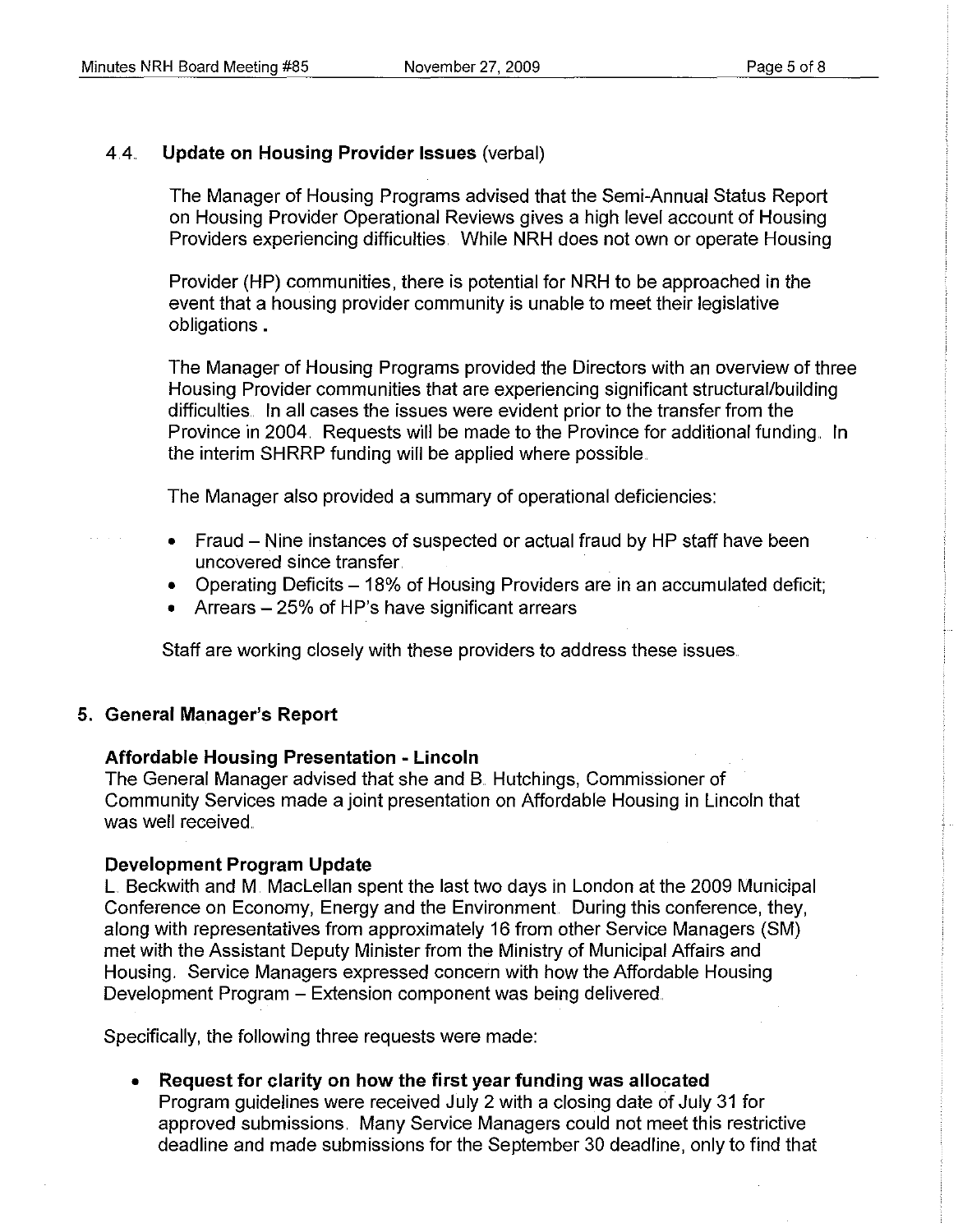the program had been substantially allocated at that point SMs requested that the Ministry provide clarification on who received funding and the amount

• Request for clarity on how the  $2^{nd}$  year would be allocated under the Extension Program

In discussion with the ADM, it appeared that the eligibility criteria for the second year of the program might be changing.. SMs requested clarification on how the 2nd year funding would be allocated and requested that consideration be given to the SMs who received limited or no funding in the first year ..

• Allocation of the original Affordable Housing program years 3 - 5 The original 5 year program was put on hold with the introduction of the twoyear extension program. Many proponents have invested considerable time and money into the development of their proposals.. If they are unsuccessful for year two funding, SMs asked that the Ministry provide clarity on how the balance of the original program would be allocated. If this were clarified, SMs would be in a better position to manage expectations.

Although NRH submitted 18 approved projects within the submission deadline of September 30, Niagara has only been approved for one project in the first year. Added to the 18 approved proposals there are another 15 proposals that have been received for year two and have not been submitted for approval pending clarification of the requirements for year two funding. There is concern that without clarity on the approval process Niagara may lose out on the second year of funding ..

Staff was directed to draft letter from the NRH Board to the Ministry, subject to Council support regarding allocation of funding under the 2009 Affordable Housing Extension program. The letter would include clarity on the issues described above. A copy of the letter is to be provided to the proponents, MP's and MPP's.

# Action by: L. Beckwith

Staff was instructed by Directors to request funding from the Niagara Region to expand prograrns such as homeownership and development after the Ministry has made their announcement

# Action by: L. Beckwith

# 5.1. Financial Statement

Directors were advised that staff is still projecting a year-end surplus in the amount of of \$600,000 and the Board motion to transfer the year-end surplus to the reserve fund for the owned units was forwarded to Corporate Services. This request has been reflected in the preliminary year end report to Council

Moved by T. Siemens Seconded by C. Forster

That, the financial statement as at October 31, 2009 be approved.

**CARRIED**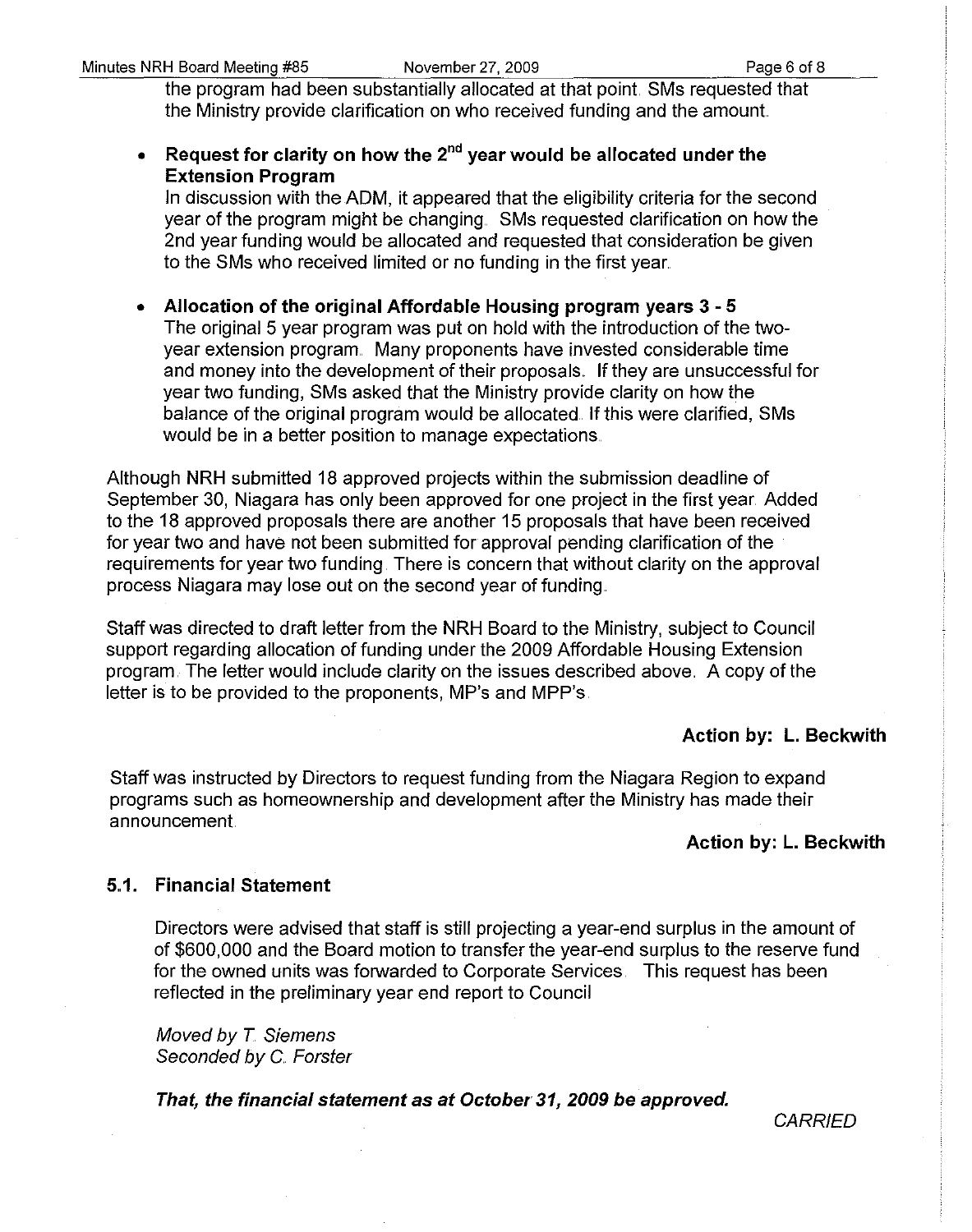### **6. Chair's Report**

The Chair updated Directors on the Operational Agreement Steering Committee (OASC) .. The last meeting was very positive with the following understanding:

- K. Murray is to bring the By-Law #1/Membership composition to the Board for discussion;
- L. Beckwith and B. Hutchings to work out process for signing of agreements;
- Liaison Position Regional staff will prepare a report to Council on the results of the Council Business Planning Session.
- The update on the progress of Business Cases was well received
- The need for more affordable housing was recognized

## **7. Committee Reports**

7.1.. Executive Committee, Karen Murray, Chair

No Minutes

- 7.2.. Governance Committee No report
- 7.3.. Investment Committee, H. D'Angela, Chair No approved minutes
- 7.4. Applicant/Tenant Appeals Committee

Minutes of the July 14 & August 11,2009 meetings were provided for information; Errors to be corrected.

- 7.5. Tender Awards Committee, A. King, T. Siemens, Chairs
- 7.6.. Operating Agreement Steering Committee

No minutes.

- 7.7. Tenant Advisory Group, B. Hannah Minutes of the September 1, 2009 meeting provided for information.
- 7.8. Housing Provider Advisory Group, C. Jolliffe, Chair No meeting
- 7.9. Community Advisory Group, B. Baker, Chair No Minutes.

### **8. For information**

8.1. Action Items from Previous Meetings